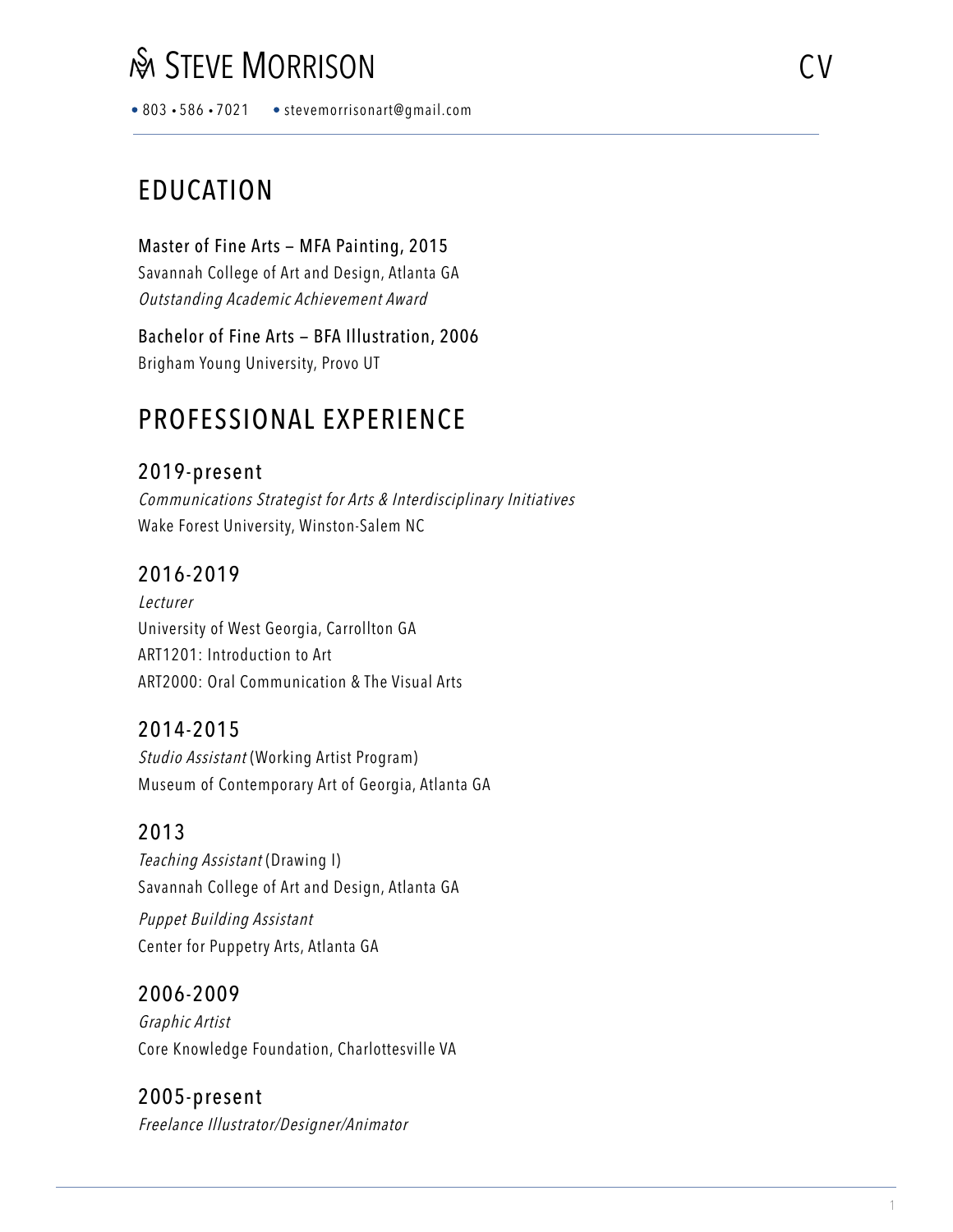# **SEXEMPT MORRISON** CV

• 803 • 586 • 7021 • stevemorrisonart@gmail.com

## EXHIBITION RECORD *SOLO EXHIBITIONS*

## 2018

Easier Prey, MINT Gallery, Atlanta GA Solid Hole, Friends Meeting, Atlanta GA

## 2017

Uneasiness In Culture, Eyedrum, Atlanta GA

2014

BAD INFINITY, XXO Gallery, Atlanta GA

## *SELECTED GROUP EXHIBITIONS & PERFORMANCES*

### 2022

Free Association, Gutstein Gallery, Savannah GA Interstitial 4, Southern Center For Contemporary Art (SECCA), Winston-Salem, NC a bird you must not miss, American Dance Festival, Raleigh NC

## 2021

Dancer From The Dance, Irish Modern Dance Theatre, Dublin Interstitial 3, Southern Center For Contemporary Art (SECCA), Winston-Salem, NC Egregore, The Bakery, Atlanta GA 14 Lines For Now: Sonnet 126, Wake Forest University, Winston-Salem, NC Eccentric Beings: A Monodrama, virtual performance

## 2020

Interstitial 2, Southern Center For Contemporary Art (SECCA), Winston-Salem, NC North Carolina Dance Festival, Raleigh, NC (canceled due to COVID-19) Colombo, cold bench, virtual exhibition Experimental Puppet Theatre, Center For Puppetry Arts, Atlanta GA (canceled due to COVID-19)

### 2019

International Festival of Animated Dance, Saint-Denis de la Reunion, La Reunion, France Hambidge Art Auction, Hambidge Center For Creative Arts & Sciences, Rabun Gap, GA Polymorphous Bodyshop, The Bakery, Atlanta GA

### 2018

GIFC Worldwide: Fisher Parrish (Brooklyn), Balcony Gallery (Lisbon), Art Athina Art Fair (Athens, Greece), Western Exhibitions (Chicago), Pt 2 Gallery in (Oakland), Soulland (Copenhagen), Patrick Parrish Gallery (New York), Atlanta Contemporary (Atlanta)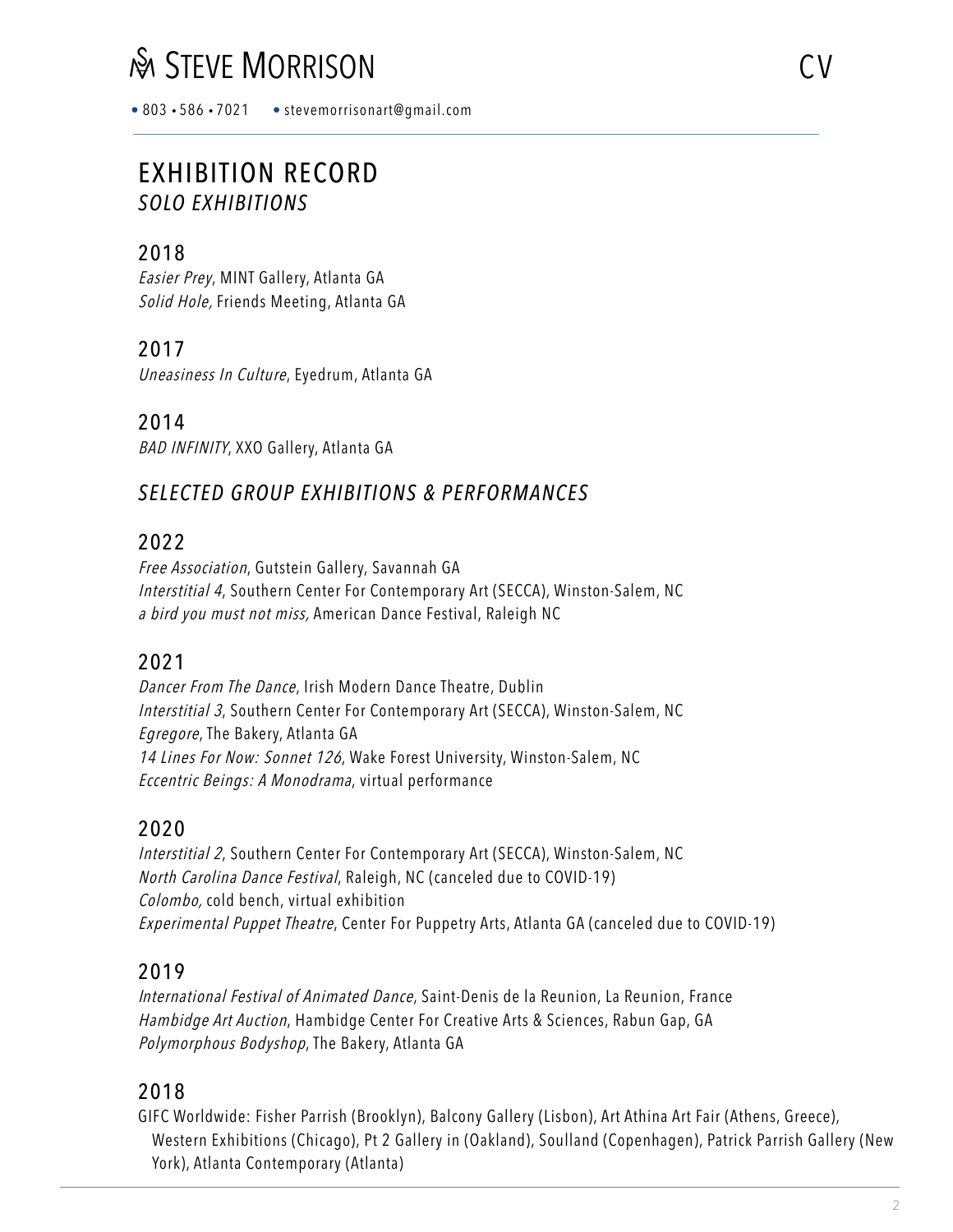• 803 • 586 • 7021 • stevemorrisonart@gmail.com

Party Of Ninety, Booth Projects, Anderson Ranch Arts Center, Snowmass Village CO Cross-Pollinated, Center for the Arts Gallery, Towson University, Towson MD Fresh Dirt, Art Town, Birmingham AL Atlanta Artist Collective Show, Abernathy Arts Center, Atlanta GA Leap Year Retrospective, MINT Gallery, Atlanta GA Studio Practice, Carrollton Center For The Arts, Carrollton GA Emory Art Gala, Atlanta GA Experimental Puppet Theatre, Center For Puppetry Arts, Atlanta GA

## 2017

Building A Ship From The Shipwreck, Museum of Contemporary Art of Georgia Chute, Doppler Projects, Atlanta GA Small Works Show, Gutstein Gallery, Savannah GA EngageMINT, MINT Gallery, Atlanta GA Art Auction, Museum of Contemporary Art of Georgia, Atlanta GA Experimental Puppet Theatre, Center For Puppetry Arts, Atlanta GA Hearts Fair Gala, Atlanta GA Art Crush, MINT Gallery, Atlanta GA Emory Art Gala, Atlanta GA SCAD Open Studio Night, Atlanta GA ATL Art Party, Atlanta GA ASIFA-South Animation Showcase, Atlanta GA

## 2016

All In One, Pensogiovane, Chiari, Italy The Imaginary Million, WonderRoot, Atlanta GA Experimental Puppet Theatre, Center For Puppetry Arts, Atlanta GA Gala Event, Museum of Contemporary Art of Georgia, Atlanta GA An Affair Of The Art, Atlanta Decorative Arts Center, Atlanta GA Hidden Gem, Blue Heron Nature Preserve, Atlanta GA Savannah GIF Festival, Art Rise, Savannah GA ASIFA-South RYO Animation Showcase, Atlanta GA

## 2015

52nd Annual Juried Competition, Masur Museum, Monroe LA Studio Apprentice Show, Museum of Contemporary Art of Georgia, Atlanta GA Alternate / Alternate, Doppler Projects, Atlanta GA Sunday Night Video Show, MINT Gallery , Atlanta GA Leap Year Finalists Show, MINT Gallery, Atlanta GA Engagement Auction, MINT Gallery, Atlanta GA Open Studio Night, SCAD, Atlanta GA Experimental Puppet Theatre, Center For Puppetry Arts, Atlanta GA Moxie Exhibition, Moxie Inc., Atlanta GA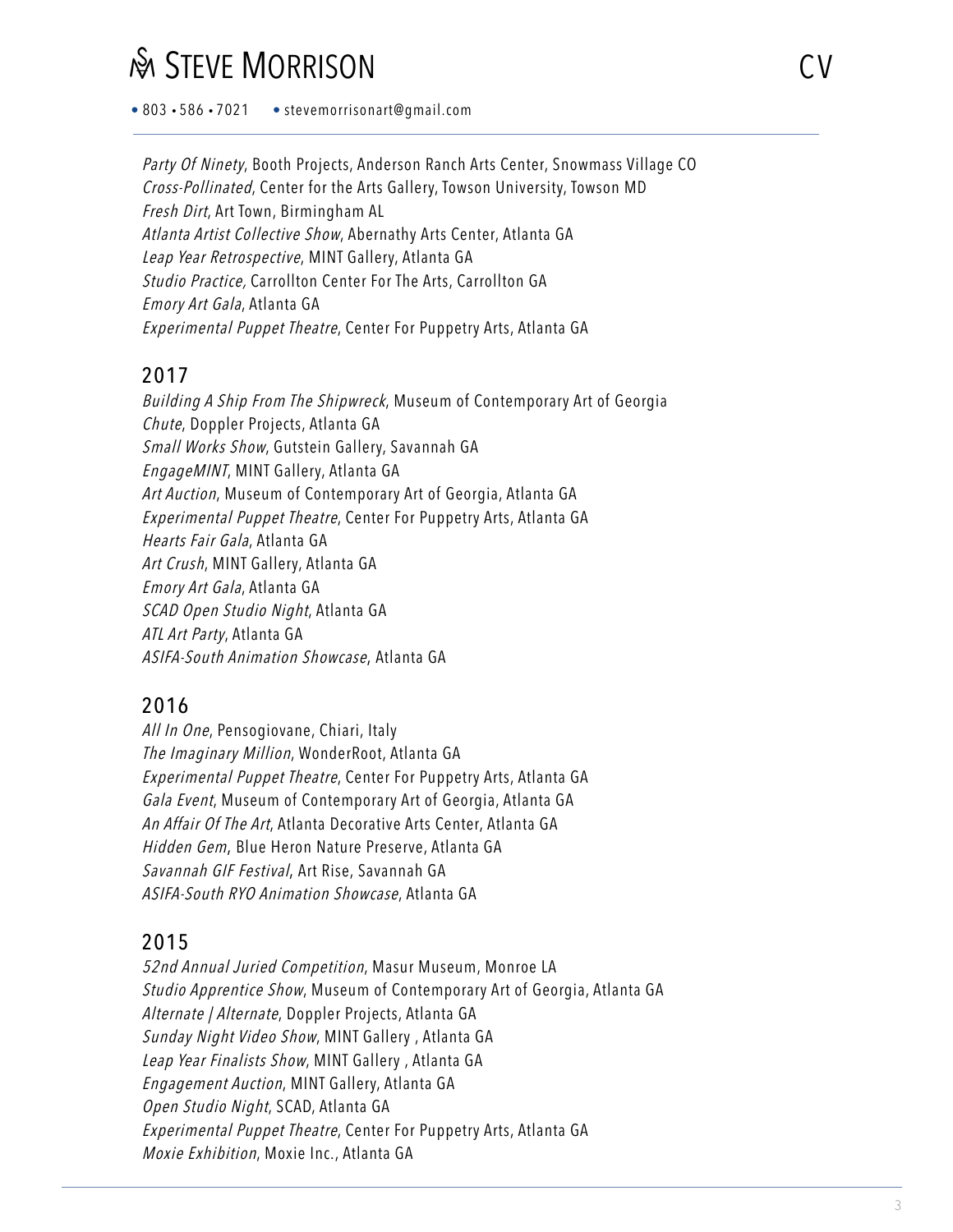• 803 • 586 • 7021 • stevemorrisonart@gmail.com

Cinephilia, Mammal Gallery, Atlanta GA Movie Night On The Green, Inman Park, Atlanta GA Club 50 West, Salt Lake City UT

### 2014

Open Studio Night, SCAD, Atlanta GA Millennial, Movement Gallery of Art (MGOA), Atlanta GA 10th Anniversary Show, Mason Murer Fine Art, Atlanta GA Experimental Puppet Theatre, Center For Puppetry Arts, Atlanta GA Group Show, Worthmore Gallery, Decatur GA Cinephilia, Mammal Gallery, Atlanta GA Puppetmation, Center for Puppetry Arts, Atlanta GA Something Else, Further Polycontemporary, Atlanta GA Double Take, Sycamore Place Gallery, Atlanta GA Moxie Exhibition, Moxie Inc., Atlanta GA

## 2013

Short Shorts, Whitespace, Atlanta GA Moxie Exhibition, Moxie Inc., Atlanta GA Troposcope, Cherry Lion Gallery, Atlanta GA Open Studio Night, SCAD, Atlanta GA A Touch Of Whimsy, Artmatch, Atlanta GA

## 2001-2012

Contemporaries, Columbia Museum of Art, Columbia SC Open Studio Night, SCAD, Atlanta GA 5 x 5, Westmont Museum of Art, Santa Barbara CA Group Show, Eno Gallery, Hillsborough NC National Juried Show, Open Gallery, Long Beach, CA Gallery 315, Provo UT Springville Museum of Art, Springville UT

# AWARDS & HONORS

#### 2021

SECCA Residency (Southeastern Center for Contemporary Art)

## 2020

cold bench, international virtual residency Working Grant: Center for Puppetry Arts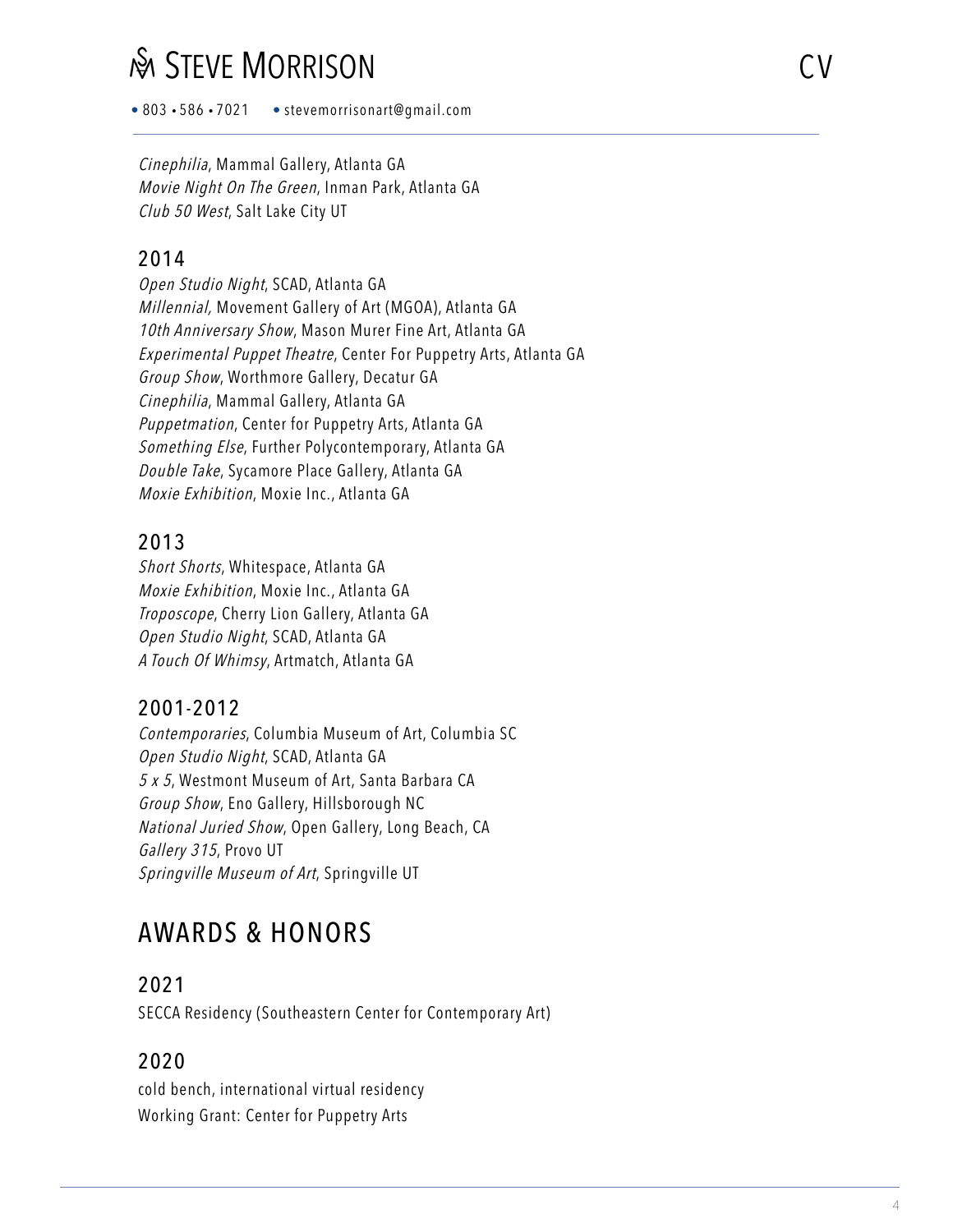• 803 • 586 • 7021 • stevemorrisonart@gmail.com

#### 2018

Leap Year Artist Fellowship Hambidge Residency Working Grant: Center for Puppetry Arts

## 2017

IDEA Capital Grant Walthall Fellowship: WonderRoot Ossabaw Island Residency Working Grant: Center for Puppetry Arts

### 2016

Working Grant: Center for Puppetry Arts

### 2015

Juror's Circle Award: Masur Museum Working Grant: Center for Puppetry Arts

#### 2014

Assistantship through Working Artist Project (MOCA-GA) Finalist for Working Artist Project (MOCA-GA) Working Grant: Center for Puppetry Arts

#### 2013-2014

Scholarship: Savannah College of Art and Design

#### 2001-2012

Utah State Sterling Scholar in the Visual Arts Oscarson Grant for Visual Art Cory Nathan Bellau Scholarship for the Visual Arts

# **COMMUNITY**

Curator: All Power To The Animal, NIAD on-line gallery, Fall 2018 Student Mentor, Fall 2018 Co-Curator: Signal And The Noise, Eyedrum Rooftop series, Spring 2018 Board Member: Douglasville Center For The Arts, 2017-2018